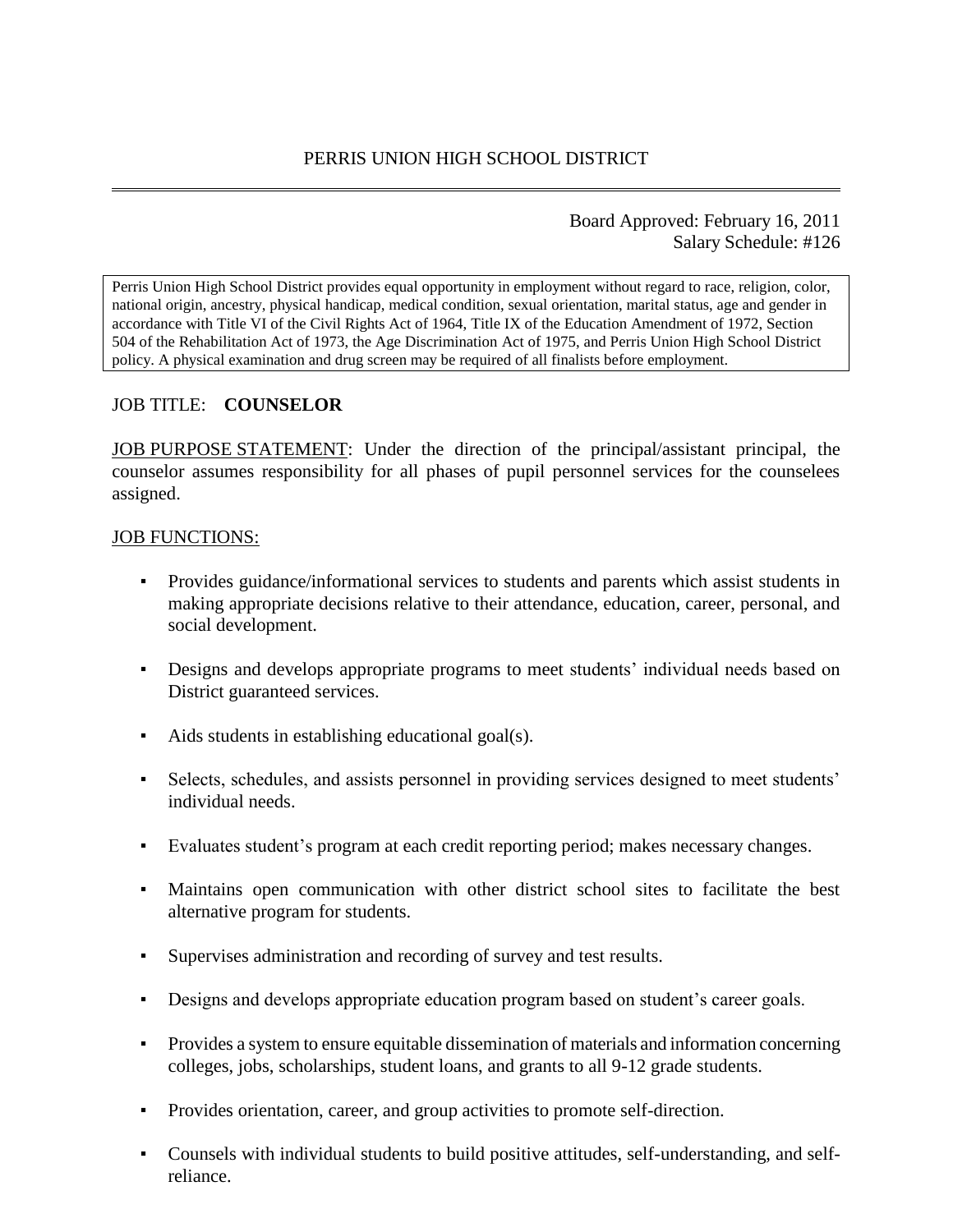## JOB TITLE: **COUNSELOR** Page 2

## JOB FUNCTIONS – continued

- Communicates with parents to maximize students' social and academic adjustment. Interpreting test scores, explaining school policies, and assisting in parental understanding of child development.
- Utilizes all available resources (i.e. Alternative Education, Advance Education, Special Education and Community Services, etc.) to meet the individual needs of each student.
- Counsels with groups/individual students to promote confidence and interaction, solve problems and assist in decision making.
- Serves as a referral agent and consults with teachers to promote cooperative efforts.
- Serves as liaison with community agencies and organizations concerned with child welfare and attendance.
- Assists students with the resolution of attendance problems.
- Coordinates assignment of work missed due to absence or administrative action upon request of the student or parent.
- Informs and counsels with families of persistent attendance offenders.
- Refers persistent attendance offenders to the Student Attendance Review Board (SARB).
- Establishes and maintains effective working relationships with staff, students, parents, and community members.

#### PHYSICAL ABILITIES:

- Visual ability to read handwritten or typed documents, and the display screen of various office equipment and machines
- Able to conduct verbal conversation in English and read English
- Able to hear normal range verbal conversation (approximately 60 decibels)
- Able to sit (for sustained period of time), stand, stoop, kneel, bend, lift (25 pounds), carry (25 pounds), and walk
- Able to climb slopes, stairs, steps, ramps and ladders
- Able to operate office machines and equipment in a safe and effective manner